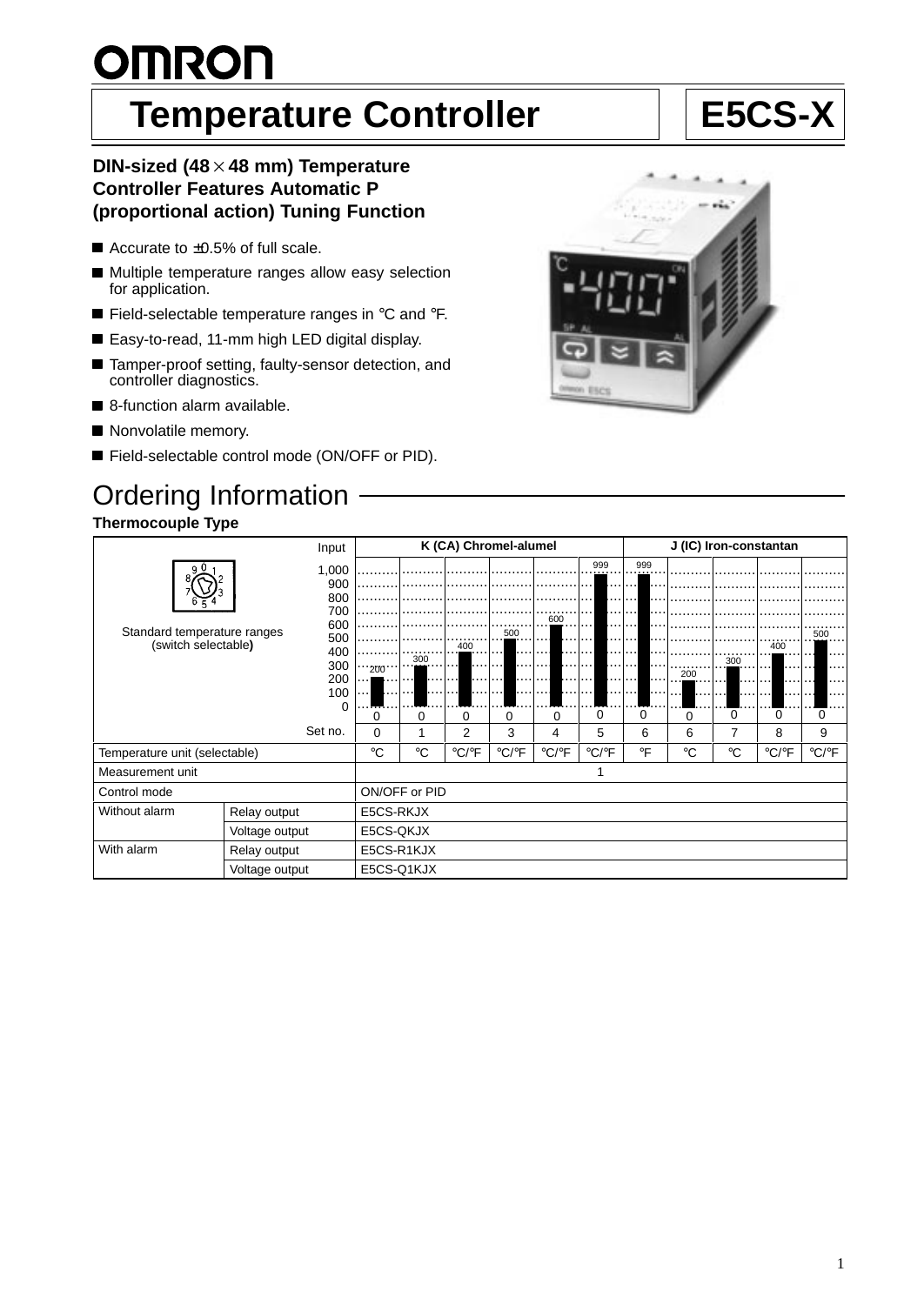## **Platinum Resistance Thermometer Type**

|                                                                            |              | Input      |                   |             |                           |                           |                           |             |              | Platinum resistance thermometer (Pt: 100 $\Omega$ , JIS and DIN standard types) |                           |
|----------------------------------------------------------------------------|--------------|------------|-------------------|-------------|---------------------------|---------------------------|---------------------------|-------------|--------------|---------------------------------------------------------------------------------|---------------------------|
| g U<br>100<br>Standard temperature ranges<br>(switch selectable)<br>$-100$ |              | 500<br>400 |                   |             |                           |                           |                           | 300         | 400          | $600 \cdots$                                                                    | .800<br>.                 |
|                                                                            |              | 300<br>200 | .50               | 50.0        | 80                        | 99.9                      | 200                       |             |              |                                                                                 | .                         |
|                                                                            |              | $\Omega$   |                   | .0.0.       |                           | 0.0                       |                           | 0           |              |                                                                                 |                           |
|                                                                            |              | Set no.    | $-50$<br>$\Omega$ | 1           | $-20$<br>2                | 3                         | 4                         | 5           | 6            | 7                                                                               | 8                         |
| Temperature unit (selectable)                                              |              |            | $^{\circ}C$       | $^{\circ}C$ | $\mathrm{C}/\mathrm{P}$ F | $\mathrm{C}/\mathrm{P}$ F | $\mathrm{C}/\mathrm{P}$ F | $^{\circ}C$ | $^{\circ}$ C | $^{\circ}$ C/ $^{\circ}$ F                                                      | $\mathrm{C}/\mathrm{P}$ F |
| Measurement unit                                                           |              |            | 1                 | 0.1         | 1                         | 0.1                       |                           |             | 1            |                                                                                 |                           |
| Control mode                                                               |              |            | ON/OFF or PID     |             |                           |                           |                           |             |              |                                                                                 |                           |
| Without alarm                                                              | Relay output |            | E5CS-RPX          |             |                           |                           |                           |             |              |                                                                                 |                           |
| Voltage output                                                             |              | E5CS-QPX   |                   |             |                           |                           |                           |             |              |                                                                                 |                           |
| With alarm<br>Relay output                                                 |              |            | E5CS-R1PX         |             |                           |                           |                           |             |              |                                                                                 |                           |
| Voltage output                                                             |              | E5CS-Q1PX  |                   |             |                           |                           |                           |             |              |                                                                                 |                           |

#### **Thermistor Type**

|                               |                | Input      |               |     |             |     | THE element interchangeable thermistor |       |          |           |                  |      |
|-------------------------------|----------------|------------|---------------|-----|-------------|-----|----------------------------------------|-------|----------|-----------|------------------|------|
| 9 L                           |                | 500<br>400 |               |     |             |     | 300                                    |       |          | 300       | 400              | 000. |
|                               |                | 300<br>200 |               | 100 | 150         | 200 |                                        |       | 200      |           | . <del>.</del> . | 300  |
| Standard temperature ranges   |                | 100        | 50            |     |             | 100 | 150                                    | 100   |          | 100       | 200              |      |
| (switch selectable)           |                | $-100$     |               |     | 50          |     |                                        |       | $\Omega$ |           |                  |      |
|                               |                |            | $-50$         |     |             |     |                                        | $-50$ |          |           |                  |      |
|                               |                | Set no.    | 0             |     | 2           | 3   | 4                                      | 5     | 6        | 7         | 8                | 9    |
| Temperature unit (selectable) |                |            |               |     | $^{\circ}C$ |     |                                        |       |          | $\circ$ F |                  |      |
| Measurement unit              |                |            |               |     |             |     |                                        |       |          |           |                  |      |
| Control mode                  |                |            | ON/OFF or PID |     |             |     |                                        |       |          |           |                  |      |
| Without alarm                 | Relay output   |            | E5CS-RGX      |     |             |     |                                        |       |          |           |                  |      |
|                               | Voltage output |            | E5CS-QGX      |     |             |     |                                        |       |          |           |                  |      |
| With alarm<br>Relay output    |                | E5CS-R1GX  |               |     |             |     |                                        |       |          |           |                  |      |
|                               | Voltage output |            | E5CS-Q1GX     |     |             |     |                                        |       |          |           |                  |      |

The functions can be factory-set for shipment as shown in the table below, depending on the suffix attached to the model number when you place your order. Two suffixes are selectable: "-DIN" or "-F".

Example: E5CS-RKJX-DIN

Suffix

|                               | <b>Suffix</b>         | <b>None</b>              | -DIN                     | -F                       |  |
|-------------------------------|-----------------------|--------------------------|--------------------------|--------------------------|--|
| <b>Standard temperature</b>   | K(CA)/J(IC)           | 2 (0 to 400)             | 8 (0 to 400)             | 2 (0 to 400)             |  |
| range                         | PТ                    | 3 (0.0 to 99.9)          | 3 (0.0 to 99.9)          | 3 (0.0 to 99.9)          |  |
|                               | <b>THE</b>            | 1 $(-50 \text{ to } 50)$ | 1 $(-50 \text{ to } 50)$ | 1 $(-50 \text{ to } 50)$ |  |
| Temperature unit (selectable) |                       | °C                       | °C                       | $\circ$ F                |  |
| <b>Control mode</b>           |                       | ON/OFF                   | ON/OFF                   | ON/OFF                   |  |
| <b>Proportional period</b>    | <b>Relay output</b>   | 20 <sub>s</sub>          | 20 <sub>s</sub>          | 20 <sub>s</sub>          |  |
|                               | <b>Voltage output</b> |                          | 2 <sub>s</sub>           |                          |  |
| <b>Control output</b>         |                       | Reverse operation        | Reverse operation        | Reverse operation        |  |
| Input shift                   |                       | Cannot be set            | Cannot be set            | Cannot be set            |  |
| Temperature sensor standard   |                       | JIS (ISO)                | <b>DIN</b>               | JIS (ISO)                |  |
| Alarm mode                    |                       | 2 (upper-limit)          | 2 (upper-limit)          | 2 (upper-limit)          |  |

The functions can be factory-set in accordance with your needs. The above settings, however, can be easily changed using the internal DIP switch. For details on the DIP switch settings, refer to Function Setting.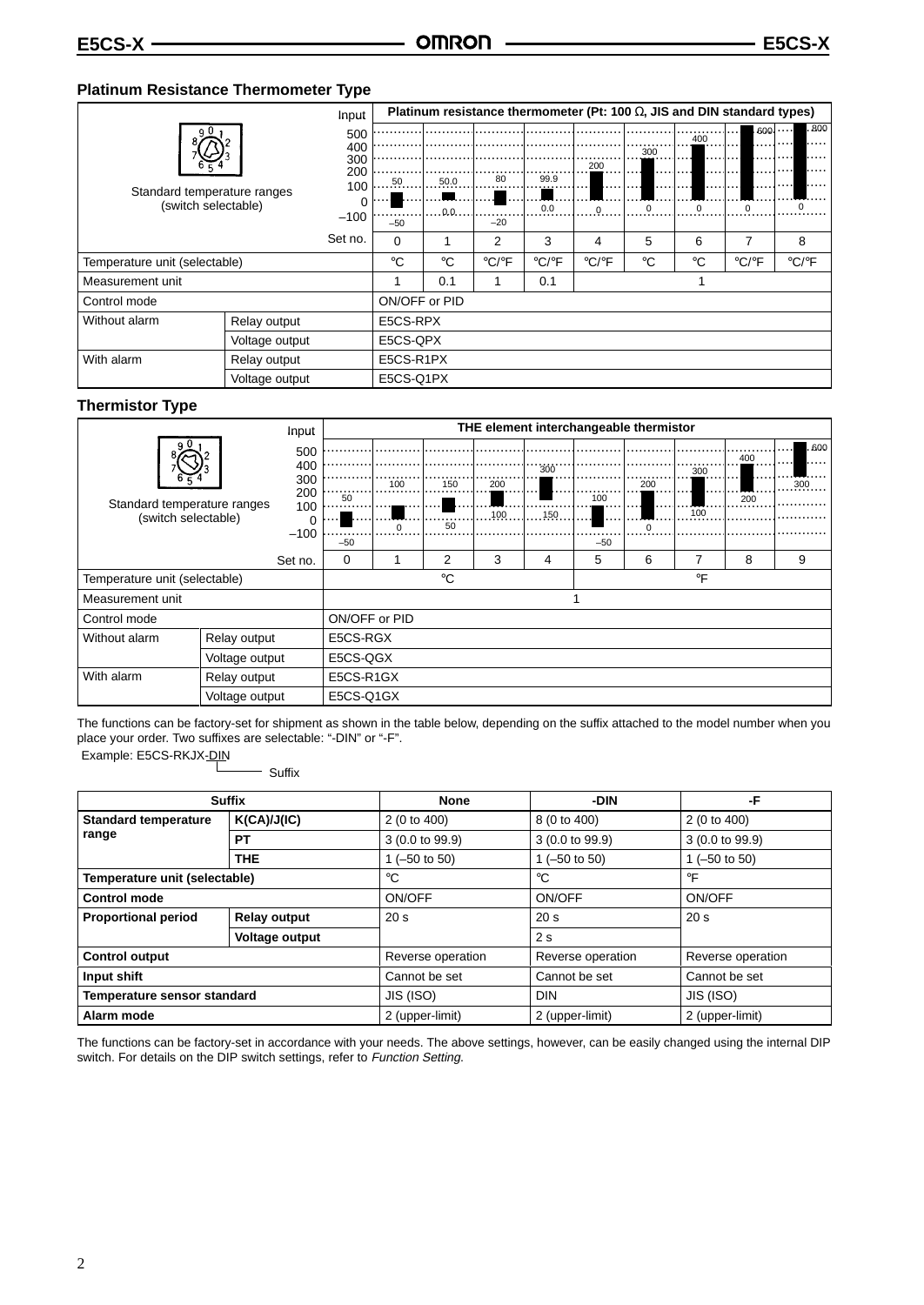## **Accessories (Order Separately) Protective Cover Y92A-48**

The protective cover protects the front panel, particularly the setting section, against dust, dirt, and water drip. It also prevents the set values from being altered due to accidental contact with the setting keys.

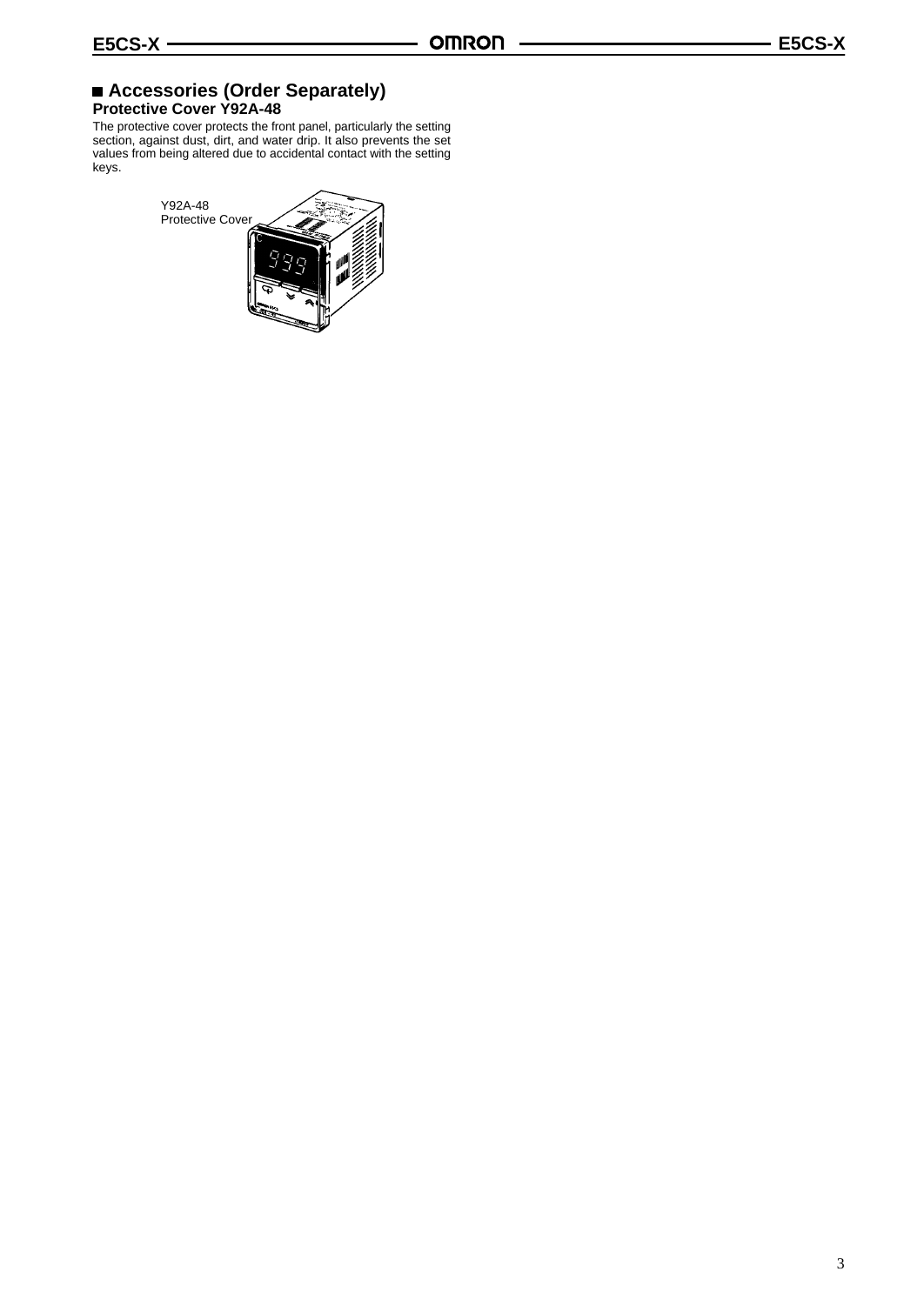# Specifications – **Constanting Specifications**

# **Ratings**

| Supply voltage                                              |       | 100 to 240 VAC 50/60 Hz               |  |  |  |
|-------------------------------------------------------------|-------|---------------------------------------|--|--|--|
| Operating voltage range                                     |       | 85 to 110% of rated supply voltage    |  |  |  |
| <b>Power consumption</b>                                    |       | Approx. 7 VA                          |  |  |  |
| <b>Control output</b>                                       | Relay | 3 A 250 VAC (resistive load), SPDT    |  |  |  |
| 20 mA 12 VDC, w/short-circuit protection circuit<br>Voltage |       |                                       |  |  |  |
| Alarm output                                                |       | 1 A 250 VAC (resistive load), SPST-NO |  |  |  |

# **Characteristics**

| <b>Setting accuracy</b>                                   | $\pm 0.5\%$ of full scale, $\pm 1$ digit max.                                                                                                                               |
|-----------------------------------------------------------|-----------------------------------------------------------------------------------------------------------------------------------------------------------------------------|
| <b>Indication accuracy</b>                                | Set value coincides with indicated value, since no relative error exists between these values.                                                                              |
| <b>Hysteresis</b>                                         | 0.2% of full scale (during ON/OFF control)                                                                                                                                  |
| <b>Proportional band</b>                                  | 3% to 20% (automatically adjusted according to the rise time of the controlled system)                                                                                      |
| <b>Reset time</b>                                         | 4 minutes (fixed)                                                                                                                                                           |
| Rate time                                                 | 0.4 minutes (fixed)                                                                                                                                                         |
| Alarm output setting range                                | 0 to full scale for all modes except the absolute-value alarm mode (see note)                                                                                               |
| Alarm output setting range<br>(Absolute-value alarm mode) | Same as switch-selectable standard temperature ranges shown at the top of the tables in<br>Ordering Information                                                             |
| <b>Proportional period</b>                                | 2/20 seconds                                                                                                                                                                |
| Sampling period                                           | 500 ms (Output change period: 2 seconds; Indication change period: 2 seconds)                                                                                               |
| <b>Insulation resistance</b>                              | 20 MΩ min. (at 500 VDC)                                                                                                                                                     |
| <b>Dielectric strength</b>                                | 2,000 VAC, 50/60 Hz for 1 minute (between current-carrying terminals of different polarity)                                                                                 |
| <b>Vibration resistance</b>                               | Malfunction: 2 to 55 Hz, 2 G for 10 minutes each in X, Y, and Z directions<br>Destruction: 10 to 55 Hz, 0.75 mm double amplitude for 2 hours each in X, Y, and Z directions |
| <b>Shock resistance</b>                                   | Malfunction: 100 m/s <sup>2</sup> , in 6 directions, 3 times each<br>Destruction: 300 m/s <sup>2</sup> , in 6 directions, 3 times each                                      |
| <b>Ambient temperature</b>                                | Operating: $-10$ to 55 $\degree$ C<br>Storage: -25 to 65°C                                                                                                                  |
| <b>Humidity</b>                                           | 35% to 85% RH                                                                                                                                                               |
| Degree of protection                                      | <b>IEC 144</b><br>Front panel: IP50<br>Rear panel: IP30<br>Terminals: IP00                                                                                                  |
| Life expectancy                                           | Mechanical: 10,000,000 operations min. (relay output)<br>Electrical: 100,000 operations min. (relay output)                                                                 |
| Weight                                                    | Approx. 170 g (main enclosure only)                                                                                                                                         |

**Note:** Set values must be within the allowable range limits for alarm values, control outputs, etc. If a set value does not satisfy the following condition, select another range:

Minimum of temperature range  $\leq T_{\text{set}} \pm X \leq \times$  Maximum of temperature range

where: T<sub>set</sub>=Set temperature, and X=Alarm value.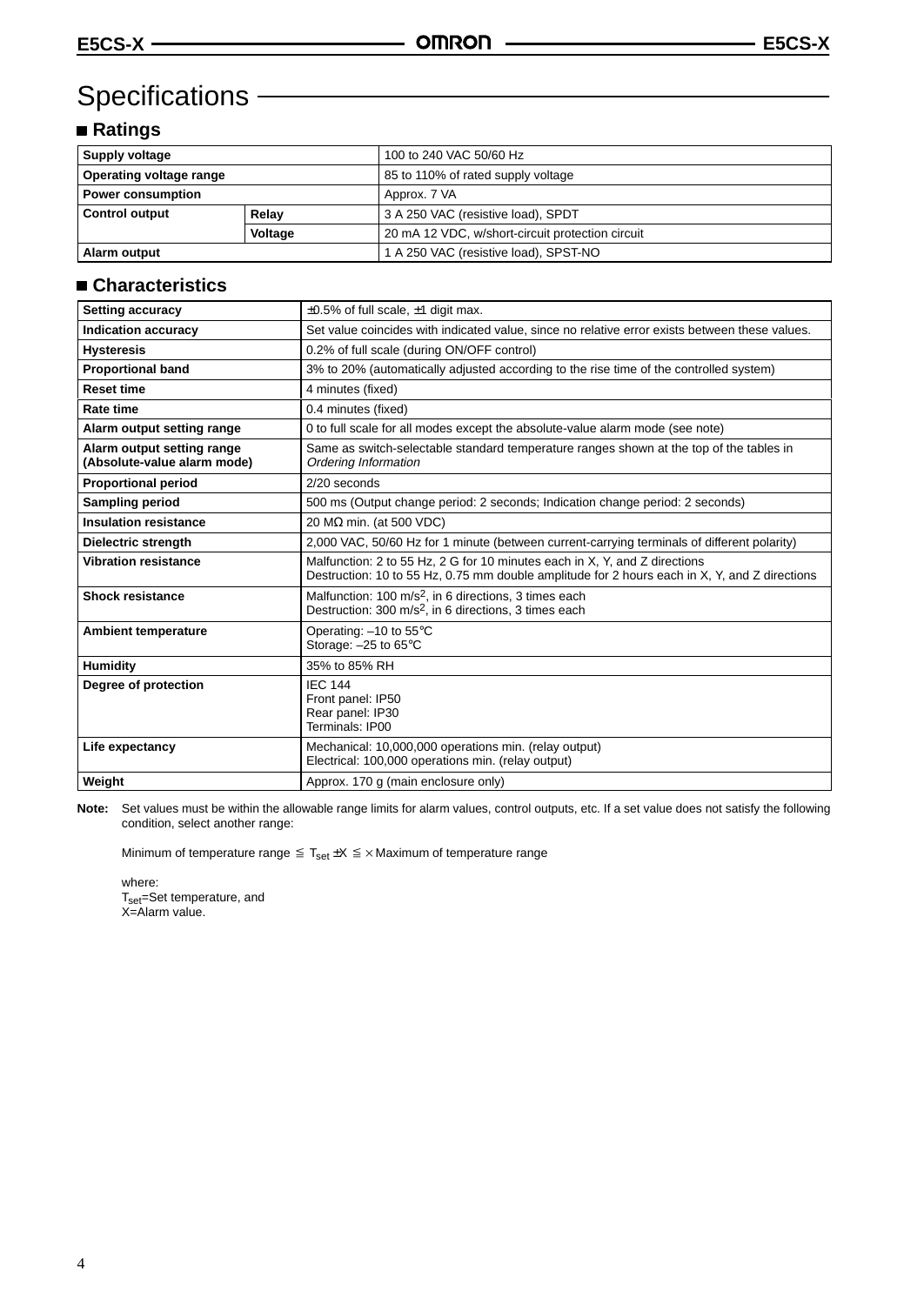# **Nomenclature**

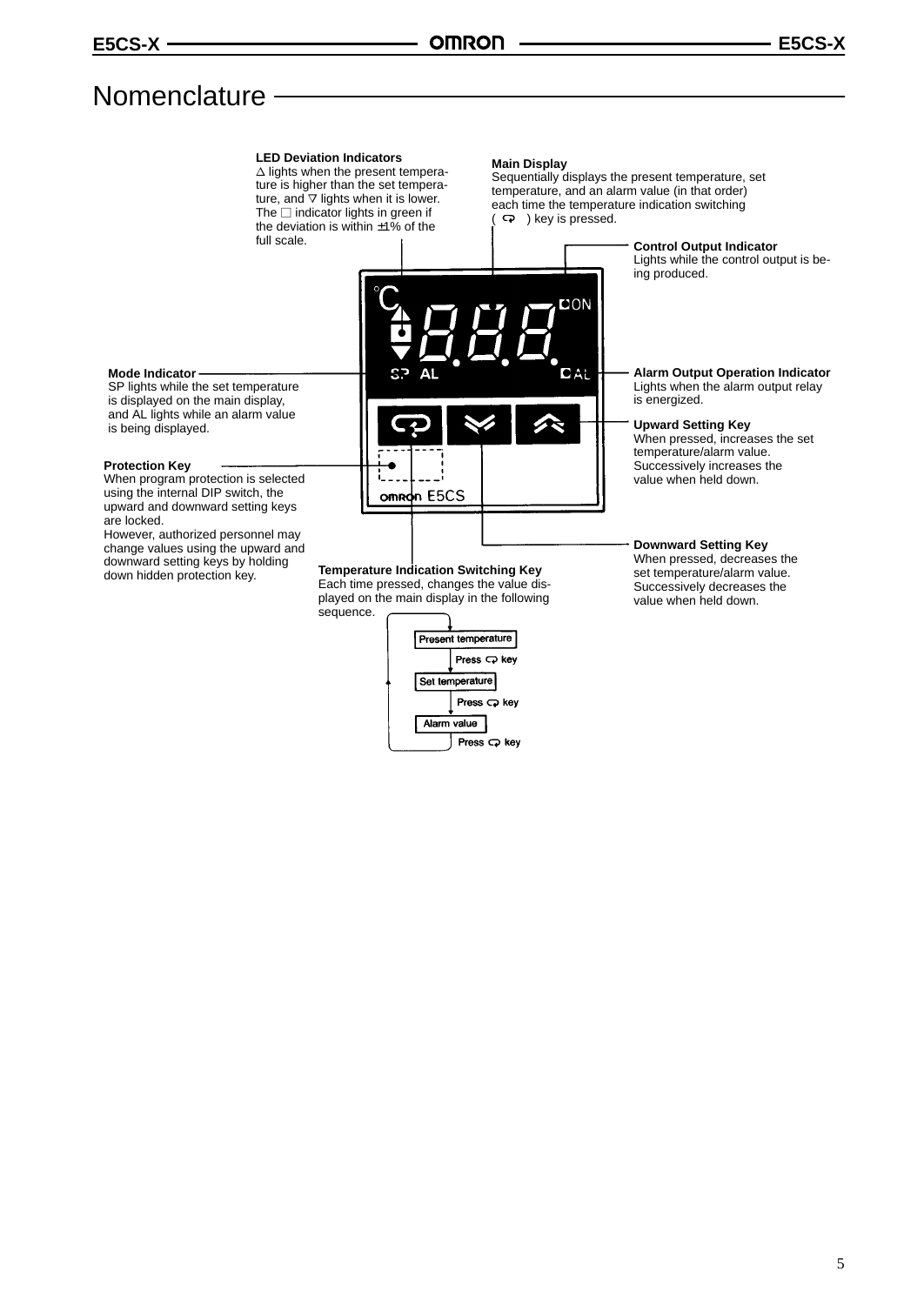# Operation

#### **Temperature Setting**

Press the temperature indication switching key until the SP indicator lights. Then set the desired temperature value using the upward and downward setting keys.

#### **Alarm Setting**

Press the temperature indication switching key until the AL indicator lights. Then set the desired alarm value in units of °C or °F. If the present temperature reaches the set alarm value, alarm output will be enabled.

### ■ Function Setting

The various functions of the Temperature Controller are set using the switches on the internal mechanism. To gain access to these switches, the internal mechanism must be first drawn out from the housing. Push the tab on the underside of the housing, and pull out the mechanism.



Select the desired temperature range using the temperature range selector switch (rotary DIP type). Eight or nine temperature ranges can be selected depending on the model.

The set temperature is automatically changed when the temperature range is changed. Be sure to confirm the set temperature.



Right side view

Temperature unit ( $C^{\circ}$  or  $F^{\circ}$ ), where a choice is available, is selected using pin 6 of the internal DIP switch which is also used for other settings, such as the control mode and sensor compensation.



Left side view

#### **Sensor Failure**

The error message "FFF" or " $- -$ " will appear on the main display if the temperature sensor, such as the thermocouple or platinum resistance thermometer, short-circuits or breaks. (Refer to *Error Mes*sages for details of the messages displayed.)

**Note:** Neither the set alarm value is displayed nor the AL indicator lights with the internal alarm mode selector switch set to 0 or 9. The alarm mode selector switch is provided inside the housing, and is positioned differently on each model.

The procedures for making actual settings are given below.

#### **Setting the Temperature Range**

Set the desired temperature range by using the temperature range selector switch ("Set no." setting in the tables below). Eight or nine temperature ranges can be selected depending on the model.

#### **Thermocouple Type**



The display can indicate temperatures 10% beyond each of the set ranges

#### **Platinum Resistance Thermometer Type**



Do not set the selector switch to "9." Doing so will result in the error message "FFF" or "- - -" being displayed.

- **Note:** 1. The unit in which the temperature can be set is multiplied by 10 when the temperature range is changed from 0.0 to 50.0 or 0.0 to 99.9 to a range in which the temperature can be set in 1° units. Conversely, if the temperature range is changed from one in which the temperature can be set in 1° units to a range of 0.0 to 50.0 or 0.0 to 99.9, the unit is decreased to 1/10 of the original unit.
	- 2. The display can indicate temperatures 10% beyond each of the set ranges.

#### **Thermistor Type**



- **Note:** 1. The temperature range selector switch is factory-set to "0." With a temperature range, such as 50° to 150°C, that exceeds the setting range, the indication unit is automatically adjusted to the minimum value. The set temperature is displayed when power is turned ON.
	- 2. The temperature range that can actually be indicated for a set temperature range of  $-50^{\circ}$  to  $50^{\circ}$ C is  $-50^{\circ}$  to  $60^{\circ}$ C. For other temperature range settings it is the full scale  $+10%$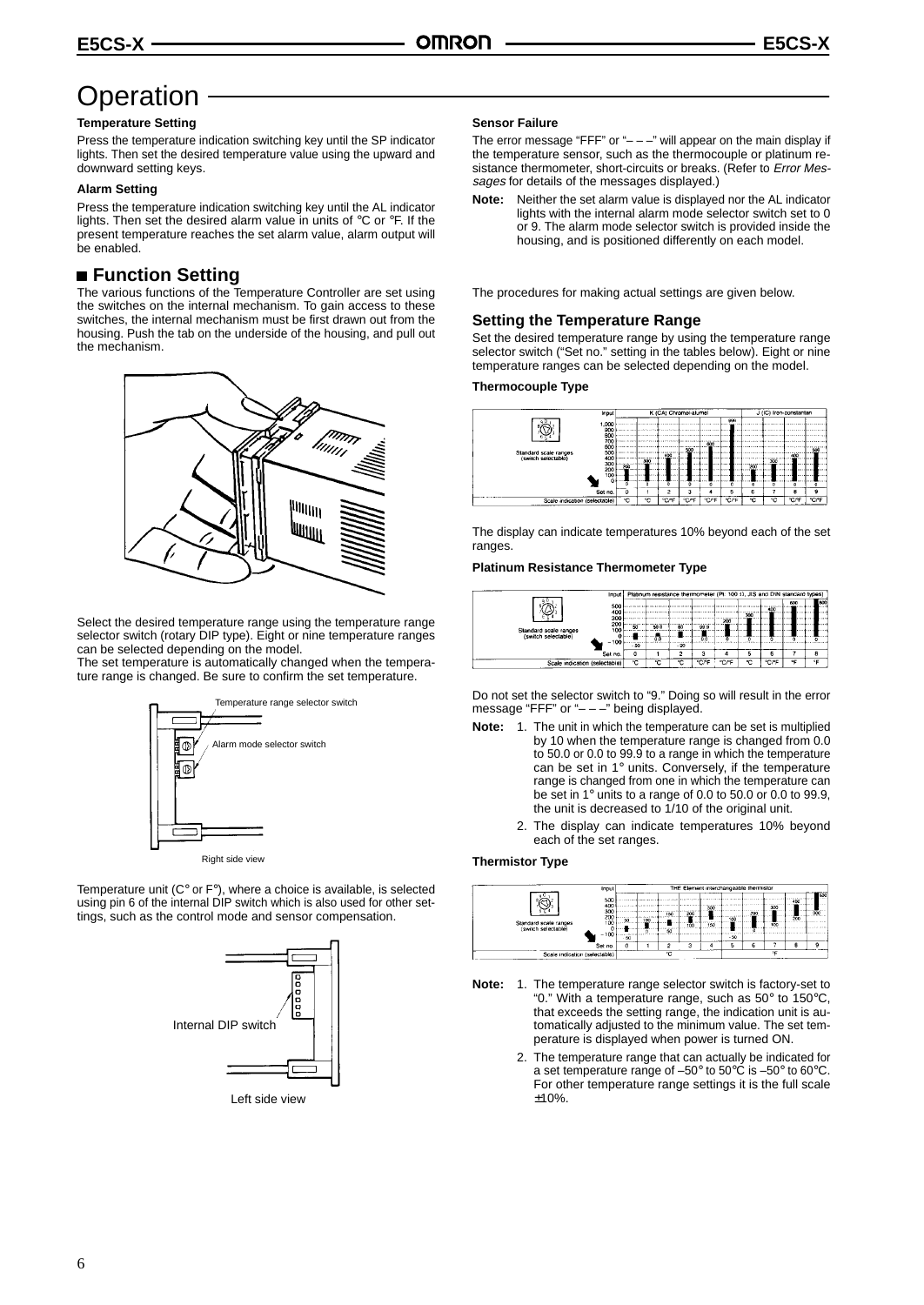#### **Temperature Indication Switching Key**



If the set temperature is shifted outside the temperature range as a result of changing the range, the set temperature is displayed. It is then automatically changed to the maximum or minimum vale of the newly set range.

If the alarm value is shifted outside the temperature range as a result of changing the range, it is automatically changed to the maximum value of the newly set range.

If the alarm mode selector switch is set to "0" or "9", no alarm value is displayed.

On models without alarms, no alarm value is displayed.

#### **DIP Switch Settings**

The control mode and other settings are selected using the internal DIP switch as shown below.



| <b>Function</b>       |                     | P   | X           | 1   | $\mathbf{2}$ | 3          | 4   | 5   | 6   |
|-----------------------|---------------------|-----|-------------|-----|--------------|------------|-----|-----|-----|
| Protect               |                     | ON  |             |     |              |            |     |     |     |
|                       |                     | OFF |             |     |              |            |     |     |     |
| ---                   |                     |     | Not<br>used |     |              |            |     |     |     |
| Control               | PID                 |     |             | ON  |              |            |     |     |     |
| mode                  | ON/OFF              |     |             | OFF |              |            |     |     |     |
| Proportional          | 2s                  |     |             |     | ON           |            |     |     |     |
| period                | 20 <sub>s</sub>     |     |             |     | OFF          |            |     |     |     |
| Control               | Normal              |     |             |     |              | ON         |     |     |     |
| output                | Reverse             |     |             |     |              | <b>OFF</b> |     |     |     |
| Input shift           | Setting<br>enabled  |     |             |     |              |            | ON  |     |     |
|                       | Setting<br>disabled |     |             |     |              |            | OFF |     |     |
| Temperature<br>sensor | <b>DIN</b>          |     |             |     |              |            |     | ON  |     |
| standard              | <b>JIS</b>          |     |             |     |              |            |     | OFF |     |
| Scale<br>indicator    | °F                  |     |             |     |              |            |     |     | ON  |
| (selectable)          | ۰c                  |     |             |     |              |            |     |     | OFF |

#### **Setting the Alarm Mode**

The desired alarm mode can be chosen from one of the eight alarm modes using the alarm mode selector switch as shown below.

| <b>Switch</b><br>setting | <b>Mode</b>                                                             | Alarm output |
|--------------------------|-------------------------------------------------------------------------|--------------|
| 0, 9                     | No alarm function                                                       | OFF          |
| $\mathbf{1}$             | Upper- and<br>lower-limit alarms                                        | ⊷x⊸⊣⊷x       |
| $\overline{2}$           | Upper-limit alarm                                                       | χ-           |
| 3                        | Lower-limit alarm                                                       | -x-          |
| 4                        | Upper- and<br>lower-limit range<br>alarm                                |              |
| 5                        | Upper- and<br>lower-limit alarms<br>with standby<br>sequence (see note) |              |
| 6                        | Upper-limit alarm<br>with standby<br>sequence (see note)                | χ-           |
| $\overline{7}$           | Lower-limit alarm<br>with standby<br>sequence (see note)                | -x --        |
| 8                        | Absolute-value alarm                                                    | 0°C          |

**Note:** The selector switch is factory-set to "2."

The triangular mark  $\triangle$  indicates the set temperature. X denotes alarm values.

Y denotes the set value value within the temperature range.

#### **Operation of Standby Sequence**

Alarm output set with standby sequence will operate in the way shown below when the temperature rises above the upper-limit.



Alarm output set with standby sequence will operate in the way shown below when the temperature drops below the upper-limit.

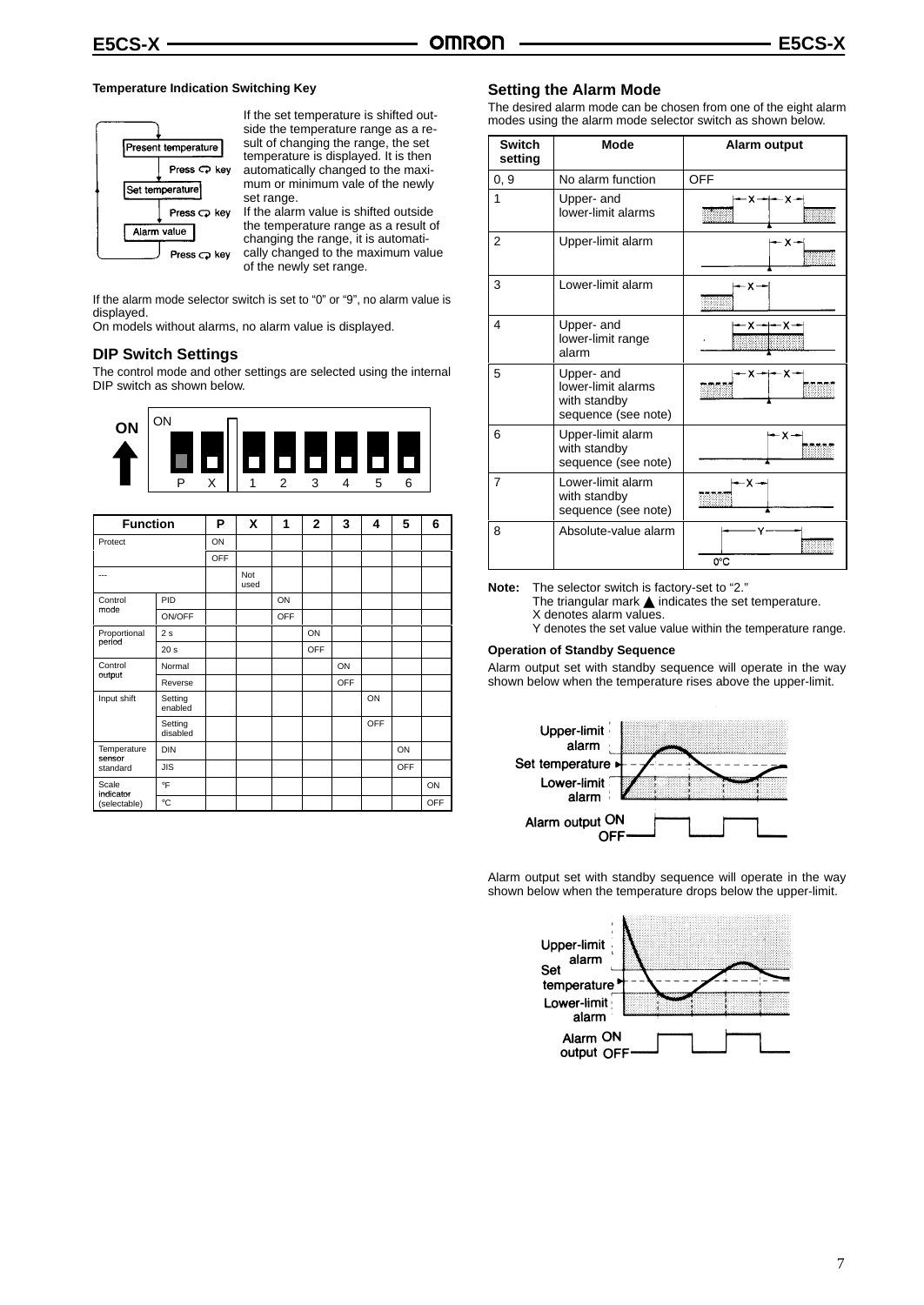# **Control Mode Selection**

### **ON/OFF Control**

Pin 1 of the internal DIP switch is factory-set to OFF, so the Temperature Controller performs ON/OFF control.



Set pin 3 to ON when the Temperature Controller is used to control a cooling device, such as a freezer.



#### **PID Control**

Set pin 1 of the internal DIP switch to ON to make the Temperature Controller perform PID control. Follow the steps described below.



Pin 1 ON: Temperature Controller performs PID control.

#### **Determining Proportional Period**

Set pin 2 of the DIP switch to OFF to select a proportional period of 20 seconds. This is used when PID control is performed with the relay output of the Temperature Controller, or when using an external relay or contactor.



When a quick response is required, set pin 2 to ON to select a proportional period of 2 seconds. Even when a solid-state relay (SSR) is used, only set the 2-second proportional period where quick response is essential. With a relay control output, a proportional period of 2 seconds will greatly reduce the service life of the relay.



#### **Determining Control Output Operation**

If the Temperature Controller is used to control a heater, the control output can be set to perform reverse (inverted) operation. Set pin 3 of the control output mode selector switch to OFF.



Conversely, if the Temperature Controller is used to control a cooling device such as a freezer, set pin 3 to ON.



When power is first turned ON, the proportional band is set to 3%. The optimum proportional band, however, is automatically calculated and set within the range 3% to 20%, according to the changes in the temperature of the controlled system. This automatic adjustment of the proportional band is possible regardless of whether the controlled system is a heating or cooling system.

When the power is turned OFF once, and then ON again, the control starts with the previous proportional band. A new proportional band, however, is automatically calculated and set.

The calculation of the proportional band is not carried out, however, if the temperature of the controlled system changes at a rate faster than 7.5% of the full scale per 2 seconds (e.g., faster than 3.75°C per second with a full scale of 100°C). In this case, the previously calculated and set proportional band is used.

The Temperature Controller is provided with an overshoot prevention function that suppresses the second overshoot and those that follow to a level less than the initial overshoot.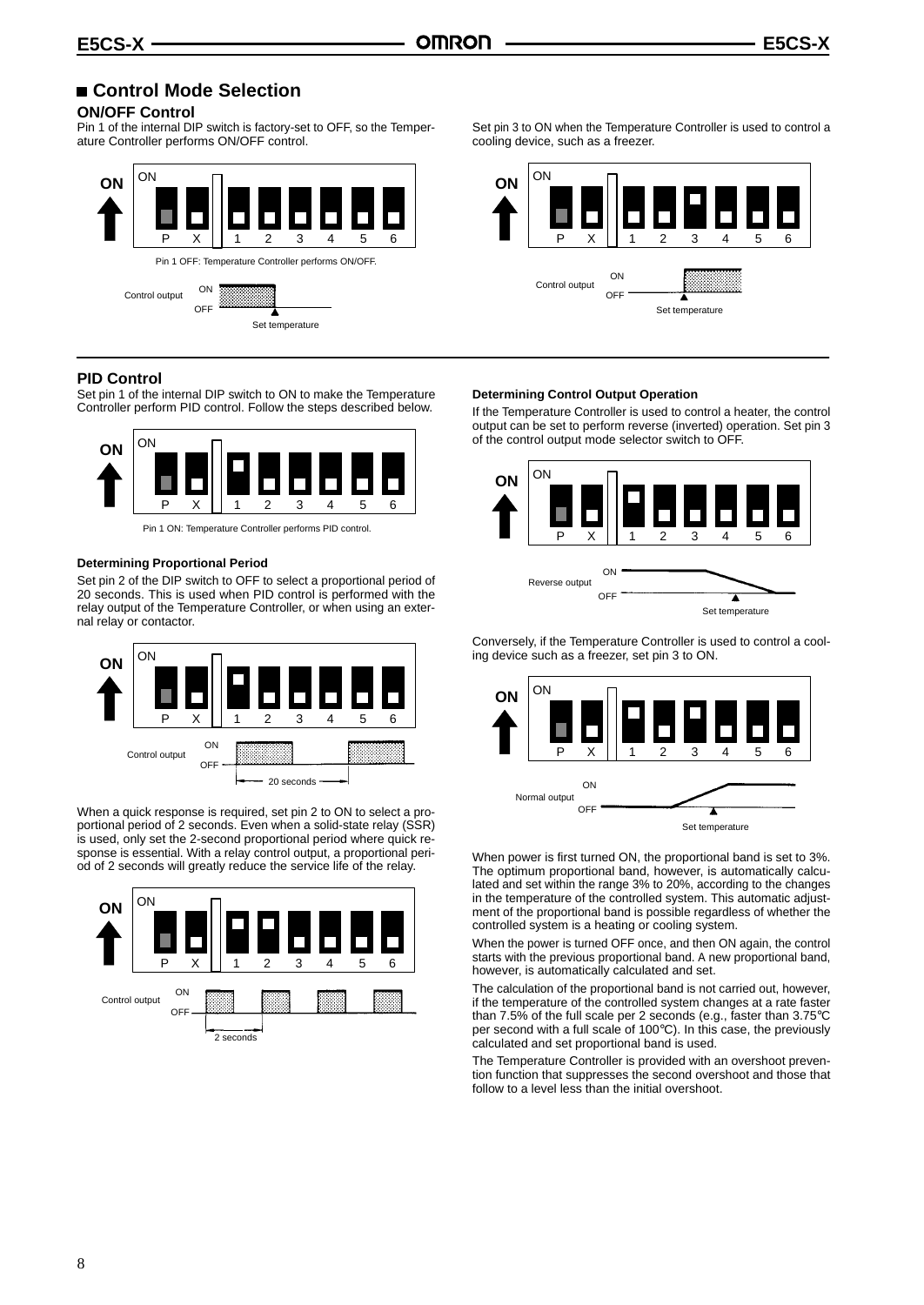# **Input Shift Function**

This function is used to shift the value displayed in the main display from the value actual measured by a desired amount. This powerful feature can be used for "fine tuning" compensation, while leaving the set temperature unaffected.

The input shift function is activated by setting pin 4 of the internal DIP switch to ON.



This allows the setting of the temperature shift value. Press the temperature indication switching ( $\heartsuit$  ) key repeatedly until "H 0" (in this case, indicating a zero input shift) is displayed on the main display. Then set the input shift value by using the upward and downward setting keys.

### **Example 3 Sensor Failure Operation Thermocouple Type**

**Example**

| Main display                                  | <b>Temperature</b><br>measured by<br>sensor | <b>Temperature</b><br>displayed |  |
|-----------------------------------------------|---------------------------------------------|---------------------------------|--|
| Н<br>$\overline{u}$<br>(without shift)        | $100^{\circ}$ C                             | $100^{\circ}$ C                 |  |
| $H \subseteq$ (offset by +9°C)                | $100^{\circ}$ C                             | $109^{\circ}$ C                 |  |
| $\frac{1}{2}$ $\frac{1}{2}$ (offset by -16°C) | $100^{\circ}$ C                             | $84^{\circ}$ C                  |  |

The input shift value can be set within a range of –99 to 99, except with a 0.0 to 99.9 platinum resistance thermometer, where the input shift narrows to a range of –9.9 to 9.9.

When the desired shift has been entered, set pin 4 to OFF. The input shift value remains in memory. Consequently, if the input shift function is not needed, with pin 4 activated set the input shift value to 0.

|                 | <b>Condition</b> | <b>Display</b>   | <b>Control output</b> |
|-----------------|------------------|------------------|-----------------------|
| Break in sensor |                  | blinks<br>$\sim$ | <b>OFF</b>            |

**Note:** When the input is short-circuited, the room temperature is displayed.

#### **Platinum Resistance Thermometer Type**

|                 | <b>Condition</b>                       | <b>Display</b>  | <b>Control output</b> |
|-----------------|----------------------------------------|-----------------|-----------------------|
| Break in sensor | ξ<br>≸                                 | $F F F$ blinks  | <b>OFF</b>            |
|                 | ξ                                      | blinks          | <b>OFF</b>            |
|                 | Disconnection of two or three<br>wires | F F F<br>blinks | <b>OFF</b>            |
| Short-circuit   | ∤≹<br>∣≶                               | blinks          | <b>OFF</b>            |

**Note:** The resistance of the platinum resistance thermometer is 100 Ω at 0°C. It increases to about 140 Ω at 100°C. **Thermistor Type**

|                 | <b>Condition</b> | Display | <b>Control output</b>                                      |
|-----------------|------------------|---------|------------------------------------------------------------|
| Break in sensor |                  |         | ON during heating (reverse)<br>OFF during cooling (normal) |
| Short-circuit   | Ш                | ም ምር    | ON during heating (reverse)<br>OFF during cooling (normal) |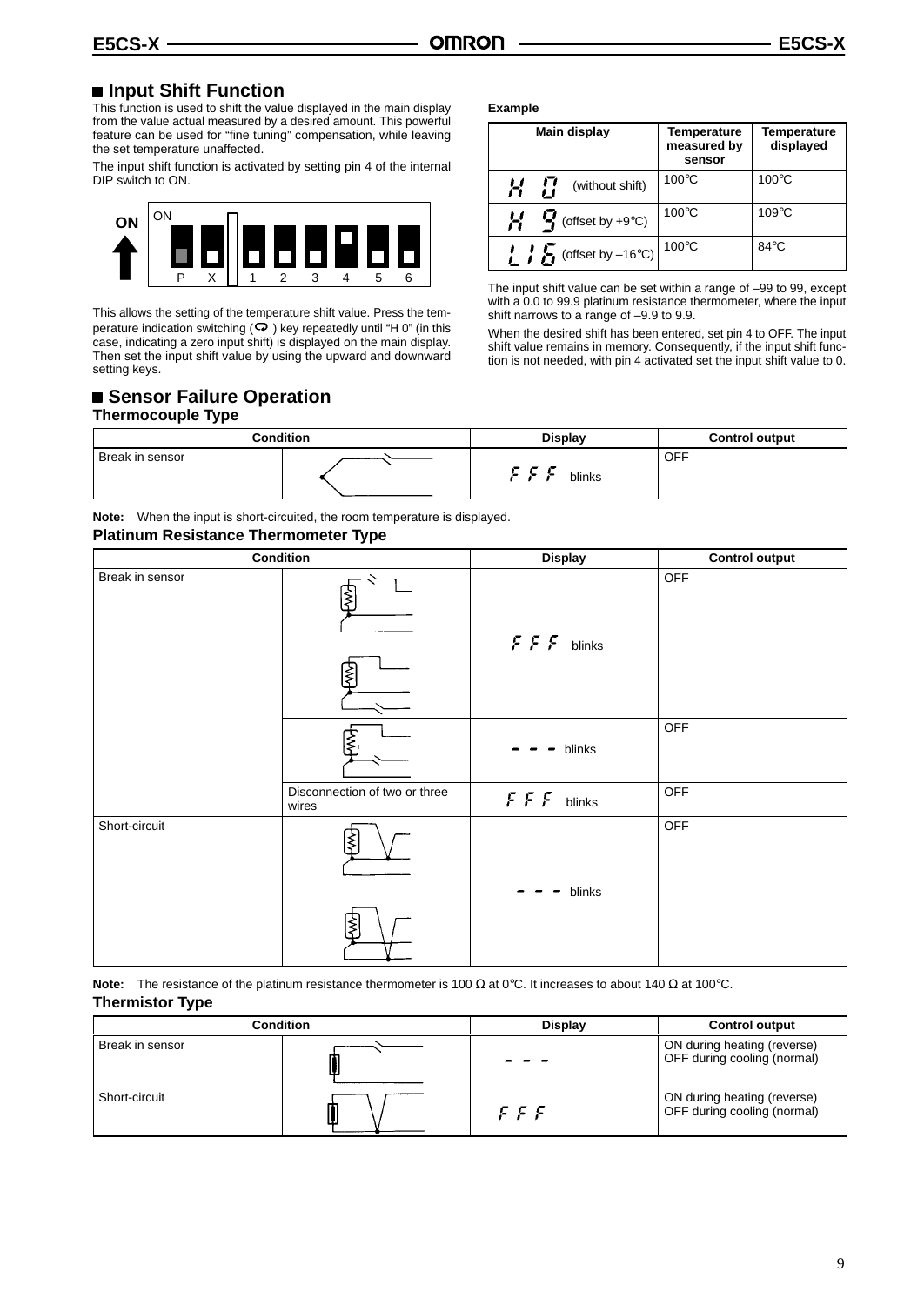#### **Error Messages**

The Temperature Controller is provided with self-diagnostic functions, and will display the following error messages if an error occurs.

| <b>Message</b>            | Cause                                                                                                                                                                                          | <b>Control output</b>                            |
|---------------------------|------------------------------------------------------------------------------------------------------------------------------------------------------------------------------------------------|--------------------------------------------------|
| <b>FFF</b>                | Temperature has risen above set temperature range.<br>(1)                                                                                                                                      | OFF during heating (reverse)                     |
|                           | Thermistor has been short-circuited.<br>(2)                                                                                                                                                    | ON during cooling (normal)                       |
|                           | Temperature has fallen below set temperature range.<br>(1)                                                                                                                                     | ON during heating (reverse)                      |
|                           | Thermistor has broken.<br>(2)                                                                                                                                                                  | OFF during cooling (normal)                      |
| FFF (blinks) (see note 1) | Failure has occurred in thermocouple or platinum<br>(1)<br>resistance thermometer.                                                                                                             | <b>OFF</b>                                       |
|                           | Temperature has risen to a value much greater than<br>(2)<br>the set temperature range.                                                                                                        |                                                  |
| (blinks) (see note 1)     | Failure has occurred in platinum resistance<br>(1)<br>thermometer.                                                                                                                             | <b>OFF</b>                                       |
|                           | Polarities (positive and negative) of thermocouple have<br>(2)<br>been reversed.                                                                                                               |                                                  |
|                           | Temperature has fallen to a value much smaller than<br>(3)<br>the set temperature range.                                                                                                       |                                                  |
| E11 or E33 (see note 1)   | Memory failure (E11) or A/D converter failure (E33) has<br>occurred. Temperature Controller must be repaired if<br>normal operation is not restored by turning power OFF<br>once and ON again. | Both control output and alarm output<br>are OFF. |

**Note:** 1. The key operations are disabled.

2. The models with alarm output produce alarm output according to the alarm output setting when the message "FFF" is displayed (or blinks), indicating that the temperature has risen above the set temperature range. Similarly, the alarm output is produced when the message "–" is displayed (or blinks), indicating that the temperature has fallen below the set temperature range.

## **Connections**

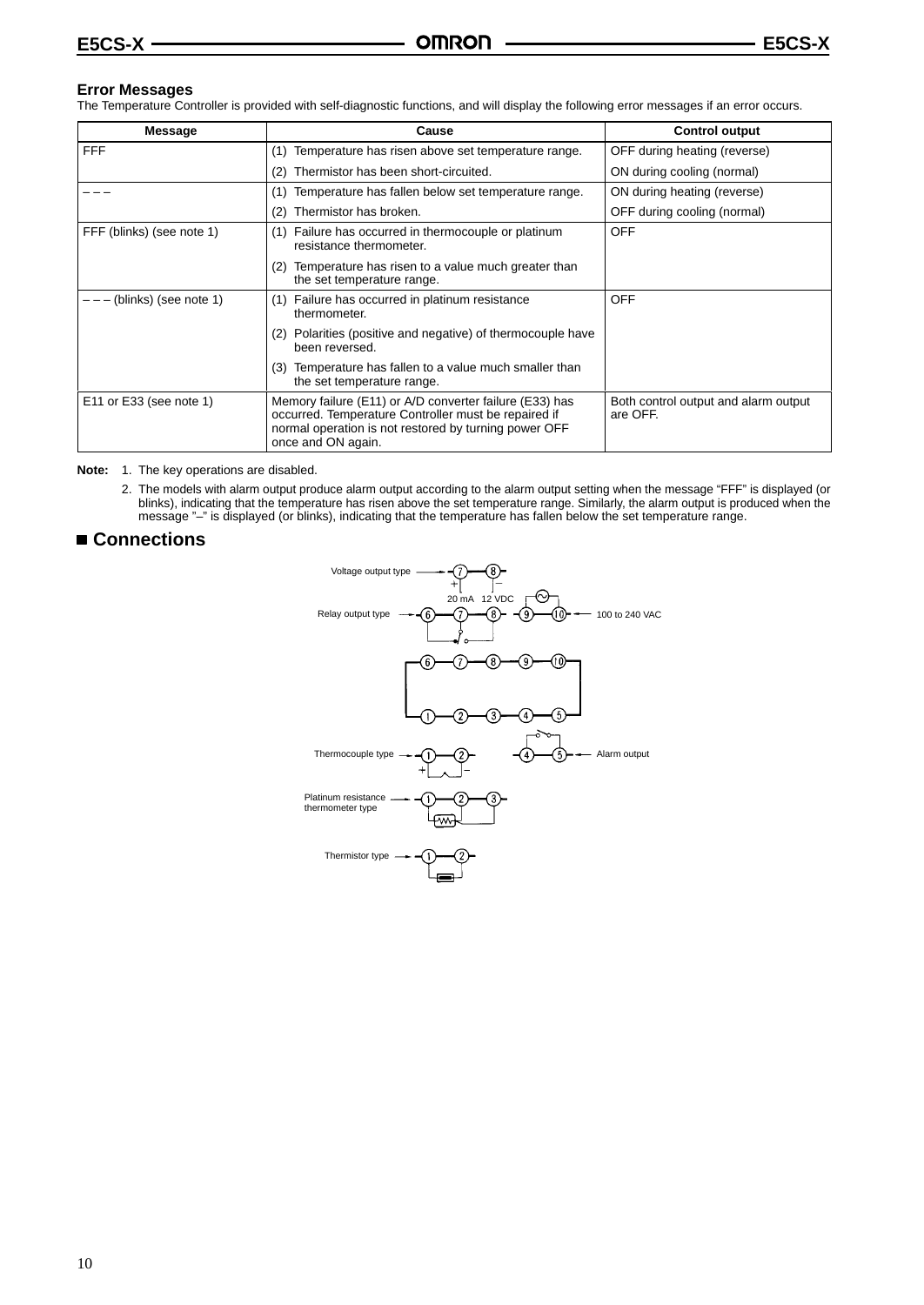# **Dimensions**

**Note:** All units are in millimeters unless otherwise indicated.





## **Panel cutout**



- **Note:** 1. The recommended panel thickness is 1 to 4 mm.
	- 2. The Temperature Controller is contained in a mounting bracket, so close side-by-side Temperature Controller mounting is possible. Provide a center-tocenter distance of at least 60 mm between two adjacent Temperature Controllers.